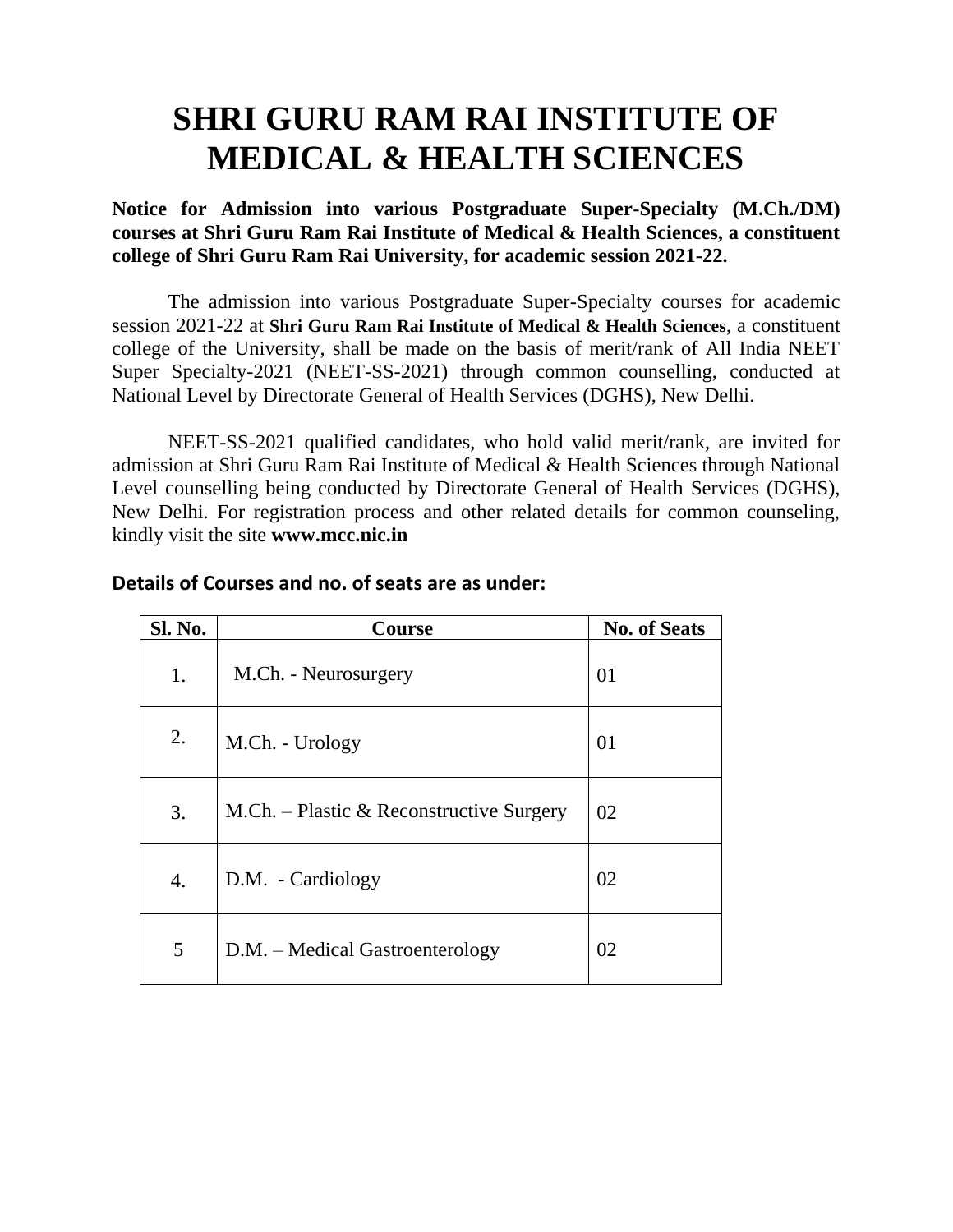## **Fee Structure:**

| <b>Tuition Fee:</b>                        |                                                       |                              | D.M                        | M.Ch.                      |
|--------------------------------------------|-------------------------------------------------------|------------------------------|----------------------------|----------------------------|
| <b>Proposed Fee structure by Institute</b> |                                                       |                              | 50 Lakhs                   | 45 Lakhs                   |
|                                            | <b>Concessional Fees Proposed</b>                     |                              | 20 Lakhs                   | 20 Lakhs                   |
| Sl. No.                                    | <b>Subject</b>                                        | <b>Tuition Fee in</b><br>Rs. | <b>Other Fee in</b><br>Rs. | <b>TOTAL Fee in</b><br>Rs. |
| 1.                                         | M.Ch. - Neurosurgery                                  |                              |                            |                            |
| 2.                                         | M.Ch. – Plastic $\&$<br><b>Reconstructive Surgery</b> | Rs. 20,00,000/-              | R <sub>s</sub> .           | Rs. 32,28,000/-            |
| 3.                                         | M.Ch. - Urology                                       | per annum                    | 12,28,000/                 |                            |
| 4.                                         | D.M. - Cardiology                                     |                              |                            |                            |
| 5                                          | $D.M. - Medical$<br>Gastroenterology                  |                              |                            |                            |

### **Other Fee:**

| Sr. No.        | <b>Particulars</b>                 | <b>Amount in Rs.</b> |
|----------------|------------------------------------|----------------------|
| 1              | Admission Fee (One Time)           | 2,00,000/            |
| $\overline{2}$ | Security (Refundable) (One Time)   | $5,00,000/$ -        |
| 3              | <b>Hostel Fee</b>                  | $2,40,000/$ -        |
| $\overline{4}$ | Mess Fee                           | $2,05,000/-$         |
| 5              | <b>Examination Fee</b>             | $50,000/-$           |
| 6              | <b>Enrolment Fee</b>               | $25,000/-$           |
| 7              | <b>Vaccination Charges</b>         | $1,500/-$            |
| 8              | $BLS + ACLS$ Course fee (One time) | $6,500/-$            |
|                | <b>Grand Total</b>                 | $12,28,000/$ -       |

## Stipend: as per PG

| 1st year | ٠ | Rs. $1,05,000/-$ |
|----------|---|------------------|
| 2nd year |   | Rs. $1,05,000/-$ |
| 3rd year | ٠ | Rs. $1,05,000/-$ |